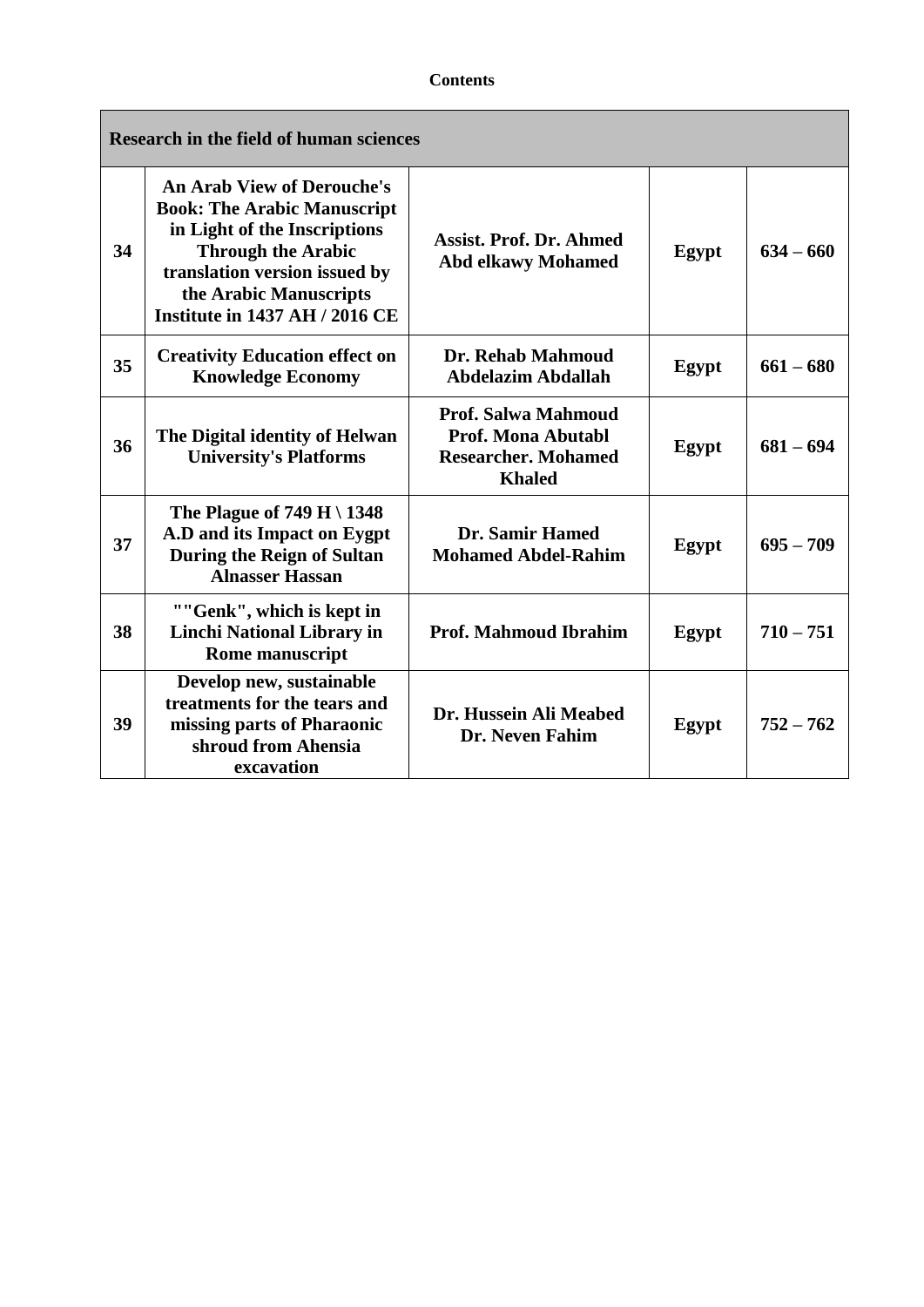| 26 | The effect of material type,<br>yarn count, and treatment<br>with water-repellent materials<br>on some of the natural and<br>mechanical properties of car<br>cover fabrics | <b>Prof. Ghada Mohamed</b><br><b>Elsayad</b><br>Prof. Fayrouz Abo Elftoh<br><b>Elgamal</b><br>Lect. Aya Ebraheem<br><b>Elmwafy</b>                                     | Egypt | $478 - 490$ |
|----|----------------------------------------------------------------------------------------------------------------------------------------------------------------------------|------------------------------------------------------------------------------------------------------------------------------------------------------------------------|-------|-------------|
| 27 | Organic abstract in sculpture<br>and its role in formulating<br>aesthetic and expressive values<br>in contemporary architecture                                            | <b>Prof. Mohamed Mohamed</b><br><b>Ali Shaheen</b><br>Dr. Marwan Abdu-Allah<br><b>Hussien</b><br><b>Researcher. DiNa Radwan</b><br><b>Mohamed Radwan</b>               | Egypt | $491 - 506$ |
| 28 | Making use of the pictorial<br>environment of the art of<br><b>Notan in The Plastic</b><br>formulations on the dress-<br>stand                                             | <b>Assist. Prof. Dr. Mona</b><br><b>Ibrahim Attia</b><br><b>Aldamanhoury</b><br><b>Assist. Prof. Dr. Shimaa</b><br><b>Mohamed Amer Nasef</b>                           | Egypt | $507 - 537$ |
| 29 | <b>Creative Coding in Public</b><br><b>Spaces preparation</b>                                                                                                              | <b>Assist. Prof. Dr. Waleed El</b><br><b>Ghamry Barakat</b><br>Dr. Nessreen Youssef Abu-<br><b>Musalam</b><br><b>Assist. Lect. Yasmine</b><br><b>Muhamed Ahmed Ali</b> | Egypt | $538 - 552$ |
| 30 | <b>Fashion Design in light of</b><br><b>Interaction Design</b><br>applications (Analytical<br>research)                                                                    | Prof. Amr Gamal El Din<br><b>Hassouna</b><br><b>Prof. Shereen Sayed</b><br><b>Mohamed Hassan</b><br><b>Researcher. Nahla</b><br><b>Maamoun Ahmed</b>                   | Egypt | $553 - 571$ |
| 31 | The Philosophy of Nostalgia in<br>Heritage Hotels Design: An<br><b>Integrative Vision between</b><br><b>Interior Design and Textile</b><br><b>Printing Design</b>          | Dr. Basant Awad Mandour<br>Dr. Nehal Nabil Zahra                                                                                                                       | Egypt | $572 - 592$ |
| 32 | The role of Promotional and<br><b>Buzz marketing strategies in</b><br>enriching modern<br>contemporary advertising<br>campaigns in Egypt                                   | Dr. Dina magdy                                                                                                                                                         | Egypt | $593 - 610$ |
| 33 | Amazigh art as an inspiration<br>source for contemporary<br>interior murals made of glass<br>and fabrics                                                                   | Prof. Rasha Mohamed Ali<br><b>Hassan Zenhoum</b><br><b>Assust. Prof. Dr. Heba</b><br><b>Mohamed Okasha Abou</b><br><b>ElKamal Elsayegh</b>                             | Egypt | $611 - 633$ |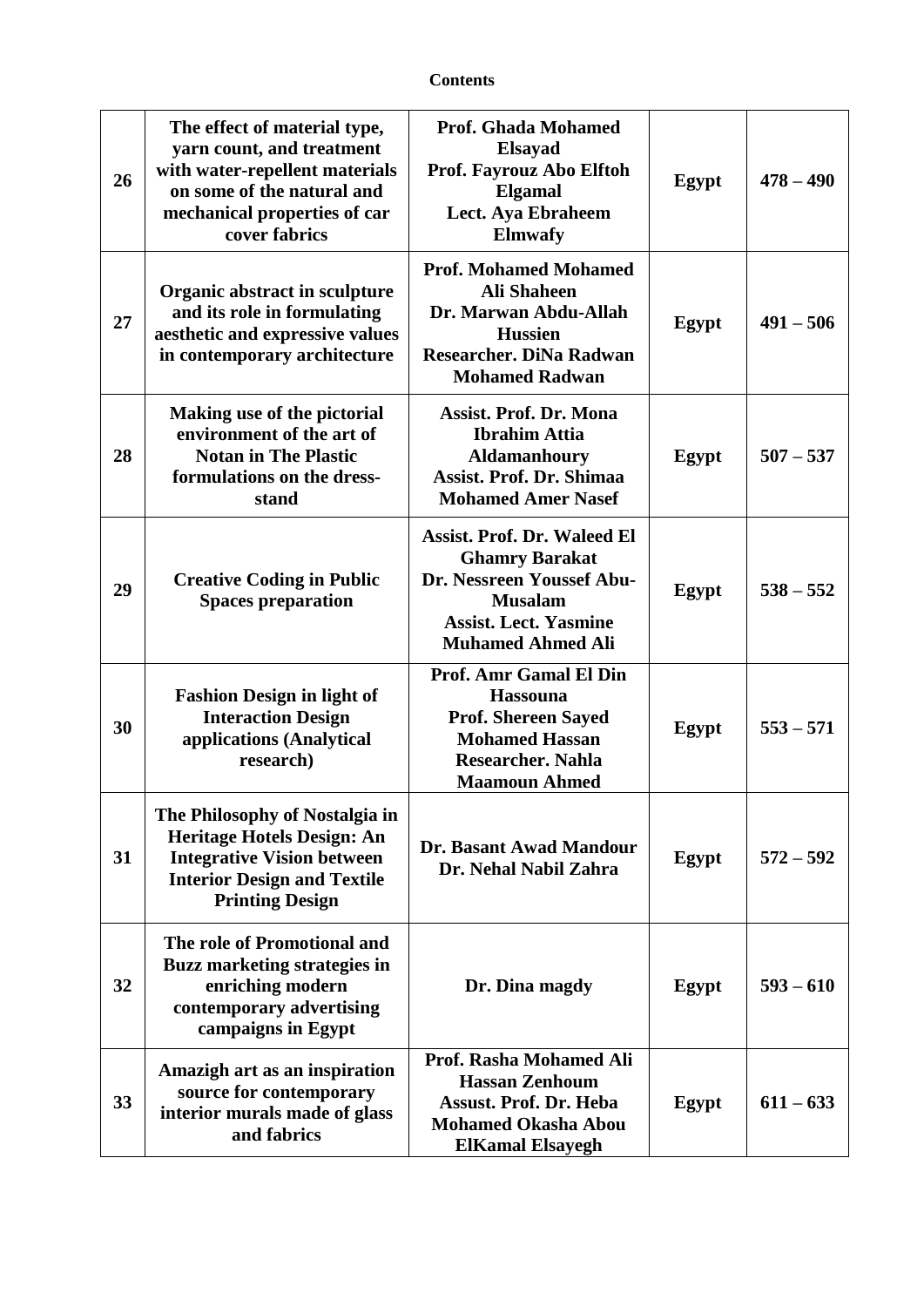| 17 | Digital technology and its<br>effect on the aesthetic values in<br>contemporary relief sculpture                                                                                           | <b>Assist. Prof. Dr. Gamal</b><br><b>Yahia Mohammed Sidky</b>                                                                                                  | Egypt | $321 - 334$ |
|----|--------------------------------------------------------------------------------------------------------------------------------------------------------------------------------------------|----------------------------------------------------------------------------------------------------------------------------------------------------------------|-------|-------------|
| 18 | Using the most suitable<br>polymeric materials used for<br>printing on the liquid<br>electrograph technique to<br>achieve the printing quality<br>(color "L,a,b", density and dot<br>gain) | Prof. Dr. George Nubar<br>Simonyan<br>Prof. Dr. Nasr Mostafa<br><b>Mohamed</b><br><b>Researcher .Adel Taha</b><br><b>Mohammed Mohammed</b>                     | Egypt | $335 - 352$ |
| 19 | <b>Proactive vision for Caravan</b><br>adjacent to the El Dab'a<br>atomic reactor project                                                                                                  | Prof. Doaa Goda<br><b>Prof. Esmaeel Awad</b><br><b>Lect. Nehal Sherif Hussien</b>                                                                              | Egypt | $353 - 369$ |
| 20 | <b>Benefiting from the</b><br>infographic in the stage of<br>presenting ideas in the<br>industrial product design<br>program                                                               | <b>Assist. Prof. Dr. Riham</b><br><b>Elgindy</b><br>Dr. Mahmoud Ahmed<br><b>Gouda Algazar</b>                                                                  | Egypt | $370 - 391$ |
| 21 | Benefit from the arts of<br>ancient Egyptian civilization in<br>interior design of Egyptian<br>booth in the international<br><b>Tourist Exhibitions</b>                                    | Prof. Said Hassan abdel-<br>rahman<br><b>Prof. Ashraf Hussien</b><br><b>Ibrahiem</b><br><b>Researcher. Walid Ali</b><br><b>Hussein Ali</b>                     | Egypt | $392 - 415$ |
| 22 | <b>Creating printed designs for</b><br>elderly women's clothing<br>fabrics                                                                                                                 | <b>Prof. Sohair Mahmoud</b><br><b>Othman</b><br>Assist. Prof. Dr. Doaa<br><b>Ahmed Hamid Khalil</b><br><b>Researcher. Nahla El-Sayed</b><br><b>Saleh Sheha</b> | Egypt | $416 - 435$ |
| 23 | Aesthetic and plastic values of<br>bio-art as a source for textile<br>printing design<br><b>Exhibition "Stances between</b><br><b>Vital Art and COVID-19</b><br>Arthroscopy"               | Dr. Shaimaa Abd-Elaziz<br><b>Hamed</b>                                                                                                                         | Egypt | $436 - 451$ |
| 24 | <b>Technical Schools Associated</b><br><b>With The Design Of Modern</b><br><b>Interior Lighting Units</b>                                                                                  | Prof. Dr. Salah El Deen<br><b>Abd El Rahman</b><br>Prof. Dr. Ragab Abd El<br>Rahman amish<br><b>Researcher. Shaza Hosney</b><br><b>Said Marey</b>              | Egypt | $452 - 465$ |
| 25 | The cultural identity of the<br><b>Whale Valley Sanctuary and</b><br>its effect on the formation of<br>the Interior designer's thought                                                     | Prof. Abd El-Rahman Bakr<br><b>Prof. Ashraf Hussein</b><br>Dr. Sara Fawzy Mustafa<br><b>Researcher. Hadeer Emad</b><br><b>EL-Din Sayed Amin</b>                | Egypt | $466 - 477$ |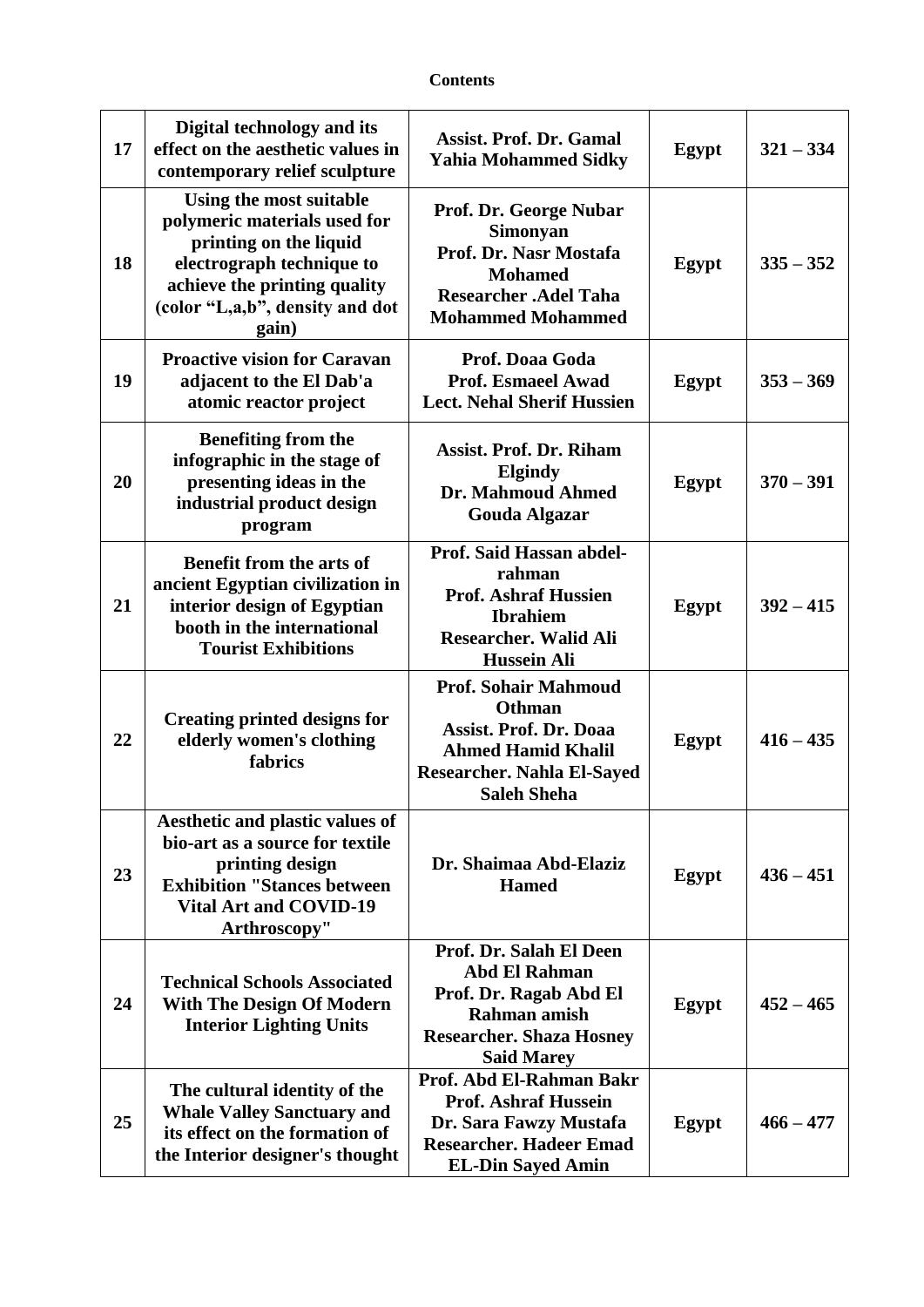| 9                                    | Study of housing in the<br><b>Mamluk (1517-1250) and</b><br>Ottoman periods (1789-<br>1517)In Egypt (a comparative<br>study: The House of Zainab<br><b>Khatoun - The House of El</b><br><b>Sitt Wassila</b> ) | Dr. Marwa Zenhom                                                                                                                                                             | <b>Egypt</b> | $164 - 187$ |  |
|--------------------------------------|---------------------------------------------------------------------------------------------------------------------------------------------------------------------------------------------------------------|------------------------------------------------------------------------------------------------------------------------------------------------------------------------------|--------------|-------------|--|
| 10                                   | The Effect of Computational<br>and Digital Programming on<br>interior design and<br><b>Architecture Technology's</b><br><b>Development</b>                                                                    | Prof. Yasser Ali Maebed<br><b>Assist. Prof. Dr. Alaa</b><br><b>Mohamed Shams Eldeen</b><br><b>Alaeshy</b><br><b>Researcher. Eman Amr</b><br><b>ElShenawy</b>                 | <b>Egypt</b> | $188 - 208$ |  |
| 11                                   | A future vision of interior<br>space formation technologies<br>in light of the basic<br>determinants of the<br>regenerative environmental<br>architecture                                                     | <b>Assist. Prof. Dr. Rehab Abd</b><br><b>Elfatah</b>                                                                                                                         | <b>Egypt</b> | $209 - 228$ |  |
| 12                                   | <b>Emphasizing the Identity by</b><br><b>Integrating the Cultural</b><br><b>Dimension in the Design</b><br><b>Aiding Tools</b>                                                                                | Associ. Prof. Dr. Hesham T.<br><b>Eissa</b>                                                                                                                                  | Egypt        | $229 - 244$ |  |
| <b>Research in the field of arts</b> |                                                                                                                                                                                                               |                                                                                                                                                                              |              |             |  |
| 13                                   | The effect of economical and<br>cultural diversities on the<br>mural art in universal train<br>stations (America -Europe-<br>Asia)                                                                            | <b>Assist. Prof. Dr. Ahmed</b><br><b>Mohamed Ebrahim</b>                                                                                                                     | Egypt        | $245 - 259$ |  |
| 14                                   | The dramatic effect of light in<br><b>Installation Art</b>                                                                                                                                                    | <b>Assist. Prof. Dr. Akmal</b><br><b>Hamed Abdelrahman</b><br><b>Assist. Prof. Dr. Nessreen</b><br>Y. Ibrahim<br><b>Assis. Lect. Yasmin Esmat</b><br><b>Mahmoud EL-Attal</b> | Egypt        | $260 - 280$ |  |
| 15                                   | <b>Future Trends for the</b><br>development of the advertising<br>industry in light of Vision 2030                                                                                                            | Dr.Elham Abd Elrhman<br><b>Ibrahim Shehata</b>                                                                                                                               | Egypt        | $281 - 302$ |  |
| 16                                   | <b>Stereotype and Social Meaning</b><br>in TV Advertising                                                                                                                                                     | <b>Prof. Tamer Abd-Ellatif</b><br>Dr.Elham Abd Elrhman<br><b>Ibrahim Shehata</b><br>Lect. Mai Mohamed Abd-                                                                   | Egypt        | $303 - 320$ |  |